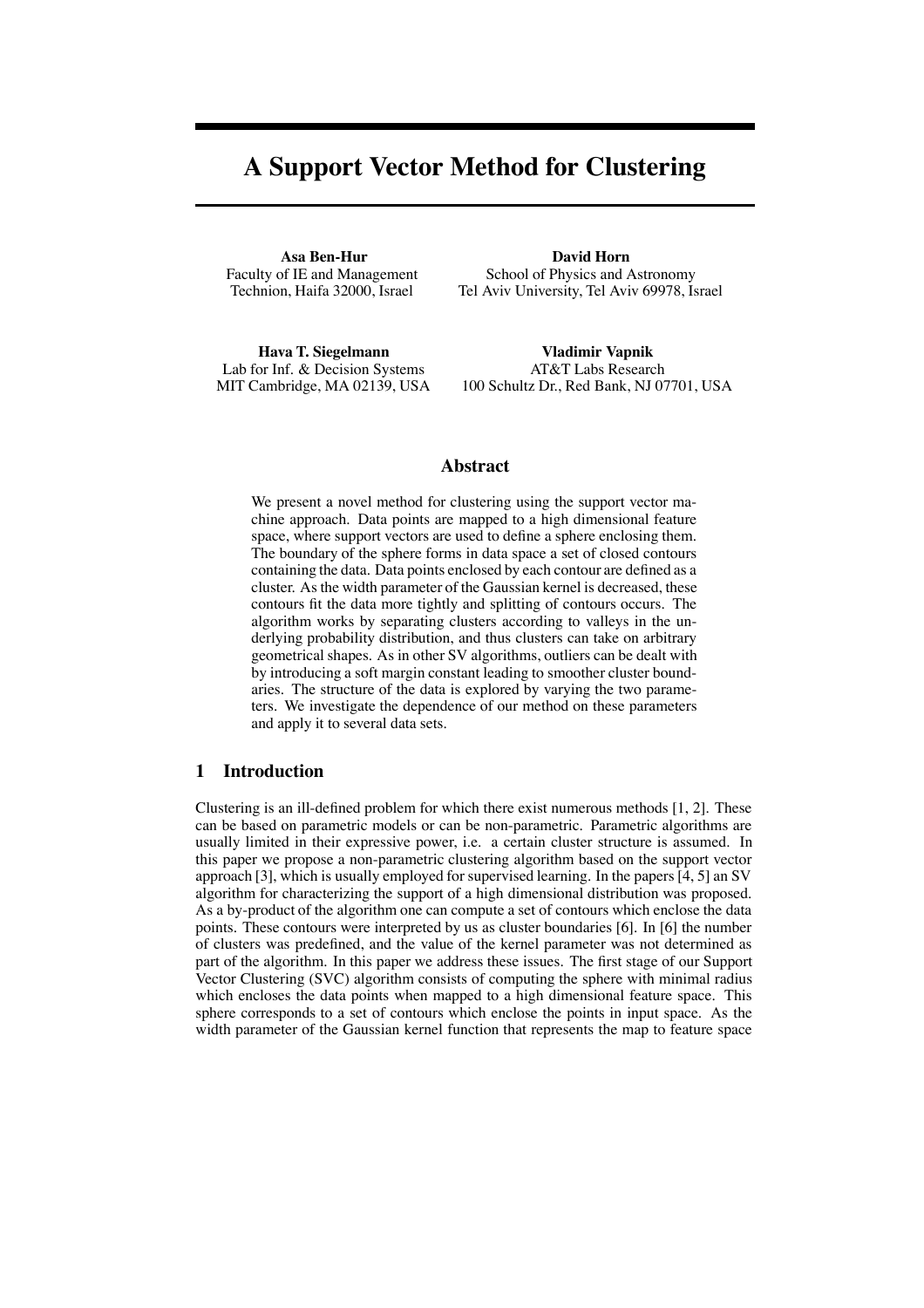is decreased, this contour breaks into an increasing number of disconnected pieces. The points enclosed by each separate piece are interpreted as belonging to the same cluster. Since the contours characterize the support of the data, our algorithm identifies valleys in its probability distribution. When we deal with overlapping clusters we have to employ a soft margin constant, allowing for "outliers". In this parameter range our algorithm is similar to the space clustering method [7]. The latter is based on a Parzen window estimate of the probability density, using a Gaussian kernel and identifying cluster centers with peaks of the estimator.

## **2 Describing Cluster Boundaries with Support Vectors**

In this section we describe an algorithm for representing the support of a probability distribution by a finite data set using the formalism of support vectors [5, 4]. It forms the basis of our clustering algorithm. Let  $\{x_i\} \subseteq \chi$  be a data-set of N points, with  $\chi \subseteq \mathbb{R}^d$ , the input space. Using a nonlinear transformation  $\Phi$  from  $\chi$  to some high dimensional featurespace, we look for the smallest enclosing sphere of radius  $R$ , described by the constraints:  $\|\Phi(\mathbf{x}_i) - \mathbf{a}\|^2 \leq R^2 \ \forall i$ , where  $\|\cdot\|$  is the Euclidean norm and a is the center of the sphere. Soft constraints are incorporated by adding slack variables  $\xi_i$ :

$$
||\Phi(\mathbf{x}_j) - \mathbf{a}||^2 \le R^2 + \xi_j \tag{1}
$$

with  $\xi_i \geq 0$ . To solve this problem we introduce the Lagrangian

$$
L = R^{2} - \sum_{j} (R^{2} + \xi_{j} - ||\Phi(\mathbf{x}_{j}) - \mathbf{a}||^{2})\beta_{j} - \sum \xi_{j}\mu_{j} + C \sum \xi_{j} , \qquad (2)
$$

where  $\beta_j \geq 0$  and  $\mu_j \geq 0$  are Lagrange multipliers, C is a constant, and  $C \sum_i \xi_j$  is a penalty term. Setting to zero the derivative of L with respect to R, a and  $\xi_j$ , respectively, leads to

$$
\sum_{j} \beta_j = 1 \,, \tag{3}
$$

$$
\mathbf{a} = \sum_{j} \beta_j \Phi(\mathbf{x}_j), \tag{4}
$$

$$
\beta_j = C - \mu_j \tag{5}
$$

The KKT complementarity conditions [8] result in

$$
\xi_j \mu_j = 0 \tag{6}
$$

$$
(R2 + \xi_j - ||\Phi(\mathbf{x}_j) - \mathbf{a}||^2)\beta_j = 0
$$
\n(7)

A point  $x_i$  with  $\xi_i > 0$  is outside the feature-space sphere (cf. equation 1). Equation (6) states that such points  $\mathbf{x_i}$  have  $\mu_i = 0$ , so from equation (5)  $\beta_i = C$ . A point with  $\xi_i = 0$ is inside or on the surface of the feature space sphere. If its  $\beta_i \neq 0$  then equation 7 implies that the point  $x_i$  is on the surface of the feature space sphere. In this paper any point with  $0 < \beta_i < C$  will be referred to as a *support vector* or SV; points with  $\beta_i = C$  will be called *bounded support vectors* or bounded SVs. This is to emphasize the role of the support vectors as delineating the boundary. Note that when  $C \geq 1$  no bounded SVs exist because of the constraint  $\sum \beta_i = 1$ .

Using these relations we may eliminate the variables  $R$ , a and  $\mu_i$ , turning the Lagrangian into the Wolfe dual which is a function of the variables  $\beta_j$ :

$$
W = \sum_{j} \Phi(\mathbf{x}_{j})^{2} \beta_{j} - \sum_{i,j} \beta_{i} \beta_{j} \Phi(\mathbf{x}_{i}) \cdot \Phi(\mathbf{x}_{j})
$$
(8)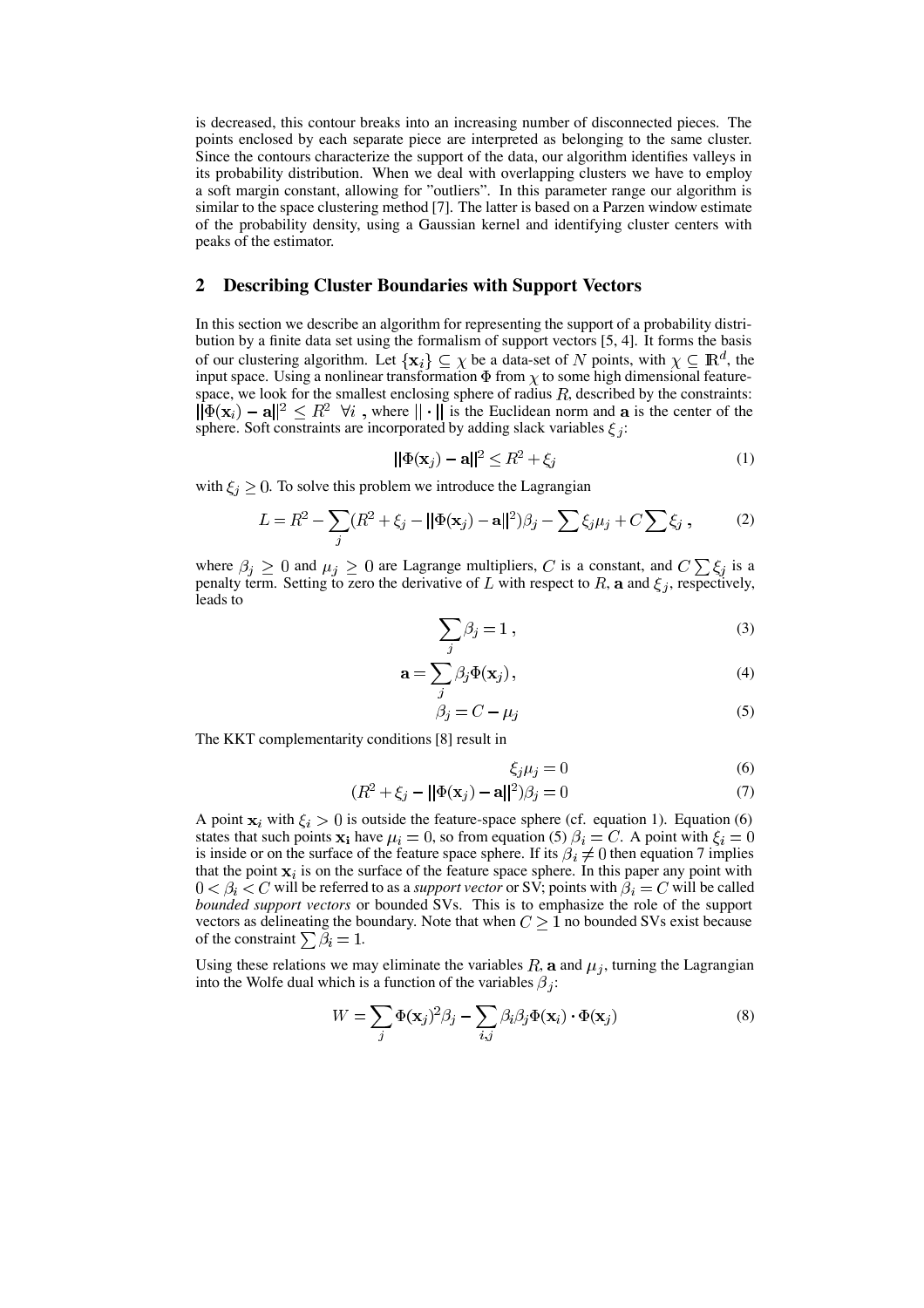Since the variables  $\mu_j$  don't appear in the Lagrangian they may be replaced with the constraints:

$$
0 \le \beta_j \le C. \tag{9}
$$

We follow the SV method and represent the dot products  $\Phi(\mathbf{x}_i) \cdot \Phi(\mathbf{x}_j)$  by an appropriate Mercer kernel  $K(\mathbf{x}_i, \mathbf{x}_j)$ . Throughout this paper we use the Gaussian kernel

$$
K(\mathbf{x}_i, \mathbf{x}_j) = e^{-q||\mathbf{x}_i - \mathbf{x}_j||^2},\tag{10}
$$

with width parameter  $q$ . As noted in [5], polynomial kernels do not yield tight contour representations of a cluster. The Lagrangian  $W$  is now written as:

$$
W = \sum_{j} K(\mathbf{x}_{j}, \mathbf{x}_{j}) \beta_{j} - \sum_{i,j} \beta_{i} \beta_{j} K(\mathbf{x}_{i}, \mathbf{x}_{j}).
$$
\n(11)

At each point  $x$  we define its distance, when mapped to feature space, from the center of the sphere:

$$
R^2(\mathbf{x}) = ||\Phi(\mathbf{x}) - \mathbf{a}||^2.
$$
 (12)

In view of (4) and the definition of the kernel we have:

$$
R^{2}(\mathbf{x}) = K(\mathbf{x}, \mathbf{x}) - 2\sum_{j} \beta_{j} K(\mathbf{x}_{j}, \mathbf{x}) + \sum_{i,j} \beta_{i} \beta_{j} K(\mathbf{x}_{i}, \mathbf{x}_{j}).
$$
 (13)

The radius of the sphere is:

$$
R = \{ R(\mathbf{x}_i) \mid \mathbf{x}_i \text{ is a support vector } \} . \tag{14}
$$

In practice, one takes the average over all support vectors. The contour that encloses the cluster in data space is the set

$$
\mathbf{x} \mid R(\mathbf{x}) = R \} \,. \tag{15}
$$

A data point  $x_i$  is a bounded SV if  $R(x_i) > R$ . Note that since we use a Gaussian kernel for which  $K(\mathbf{x}, \mathbf{x}) = 1$ , our feature space is a unit sphere; thus its intersection with a sphere of radius  $R < 1$  can also be defined as an intersection by a hyperplane, as in conventional SVM.

The shape of the enclosing contours in input space is governed by two parameters, q and  $C$ . Figure 1 demonstrates that, as  $q$  is increased, the enclosing contours form tighter fits to the data. Figure 2 describes a situation that necessitated introduction of outliers, or bounded SV, by allowing for  $C < 1$ . As C is decreased not only does the number of bounded SVs increase, but their influence on the shape of the cluster contour decreases (see also [6]). The number of support vectors depends on both  $q$  and  $C$ . For fixed  $q$ , as  $C$  is decreased, the number of SVs decreases since some of them turn into bounded SVs and the resulting shapes of the contours become smoother.

We denote by  $n_{sv}, n_{bsv}$  the number of support vectors and bounded support vectors, respectively, and note the following result:

#### **Proposition 2.1** [4]

$$
n_{bsv} + n_{sv} \ge 1/C, \quad n_{bsv} < 1/C \tag{16}
$$

This is an immediate consequence of the constraints (3) and (9). In fact, we have found empirically that

$$
n_{bsv}(q, C) = \max(0, 1/C - n_0), \qquad (17)
$$

where  $n_0 > 0$  may be a function of q and N. This was observed for artificial and real data sets. Moreover, we have also observed that

$$
n_{sv} = a/C + b \,,\tag{18}
$$

where a and b are functions of q and N. The linear behavior of  $n_{bsv}$  continues until  $n_{bsv}$  +  $n_{sv} = N$ .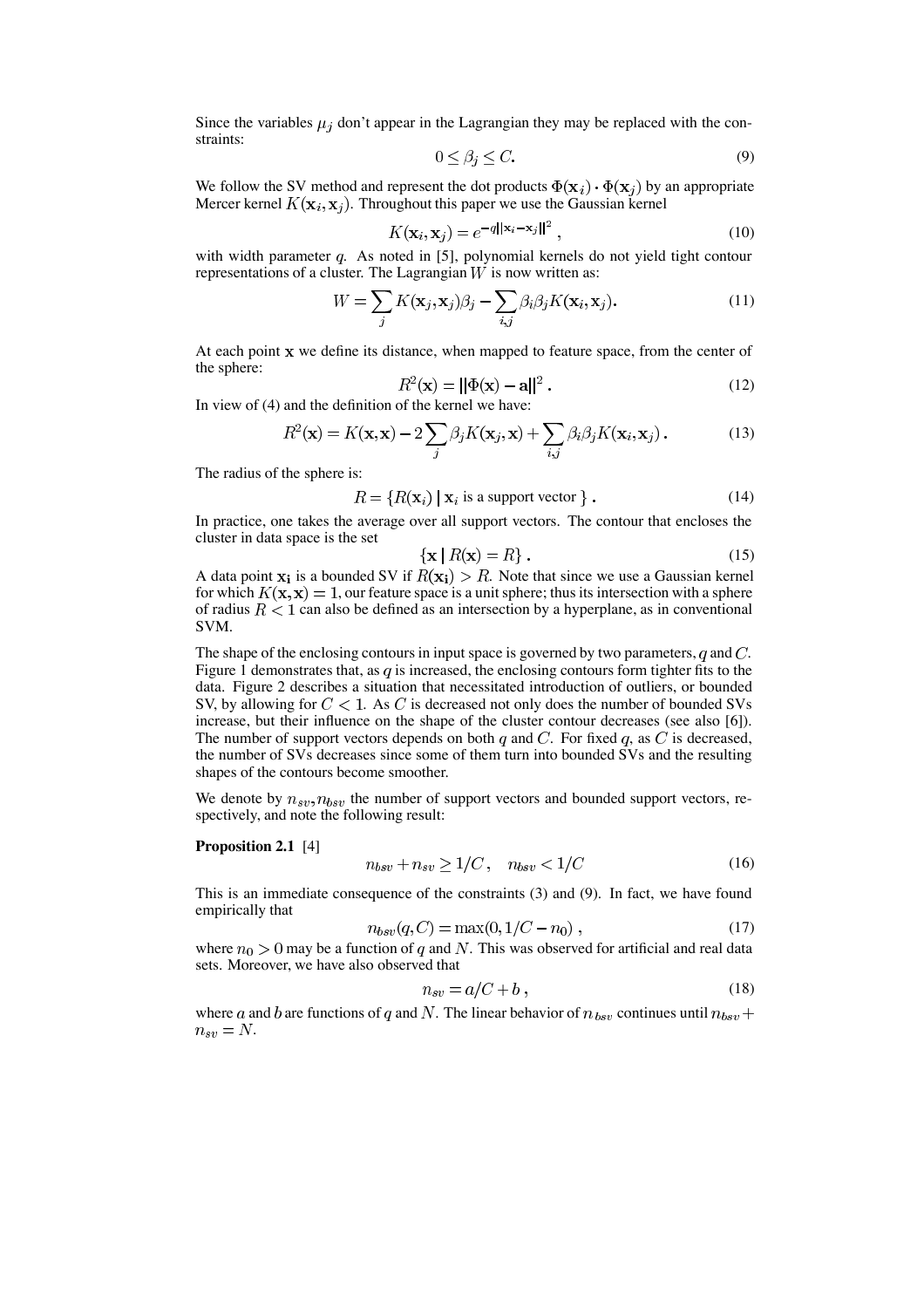## **3 Support Vector Clustering (SVC)**

In this section we go through a set of examples demonstrating the use of SVC. We begin with a data set in which the separation into clusters can be achieved without outliers, i.e.  $C = 1$ . As seen in Figure 1, as q is increased the shape of the boundary curves in data-space varies. At several  $q$  values the enclosing contour splits, forming an increasing number of connected components. We regard each component as representing a single cluster. While in this example clustering looks hierarchical, this is not strictly true in general.



Figure 1: Data set contains 183 points. A Gaussian kernel was used with  $C = 1.0$ . SVs are surrounded by small circles. (a):  $q = 1$  (b):  $q = 20$  (c):  $q = 24$  (d):  $q = 48$ .

In order to label data points into clusters we need to identify the connected components. We define an adjacency matrix  $A_{ij}$  between pairs of points  $x_i$  and  $x_j$ :

$$
A_{ij} = \begin{cases} 1 & \text{if for all } y \text{ on the line segment connecting } x_i \text{ and } x_j \ R(y) \le R \\ 0 & \text{otherwise.} \end{cases}
$$
 (19)

Clusters are then defined as the connected components of the graph induced by  $A$ . This labeling procedure is justified by the observation that nearest neighbors in data space can be connected by a line segment that is contained in the high dimensional sphere. Checking the line segment is implemented by sampling a number of points on the segment (a value of 10 was used in the numerical experiments). Note that bounded SVs are not classified by this procedure; they can be left unlabeled, or classified e.g., according to the cluster to which they are closest to. We adopt the latter approach.

The cluster description algorithm provides an estimate of the support of the underlying probability distribution [4]. Thus we distinguish between clusters according to gaps in the support of the underlying probability distribution. As  $q$  is increased the support is characterized by more detailed features, enabling the detection of smaller gaps. Too high a value of q may lead to overfitting (see figure 2(a)), which can be handled by allowing for bounded SVs (figure 2(b)): letting some of the data points be bounded SVs creates smoother contours, and facilitates contour splitting at low values of  $q$ .

#### **3.1 Overlapping clusters**

In many data sets clusters are strongly overlapping, and clear separating valleys as in Figures 1 and 2 are not present. Our algorithm is useful in such cases as well, but a slightly different interpretation is required. First we note that equation (15) for the enclosing contour can be expressed as  $\{x \mid \sum_i \beta_i K(x_i, x) = \rho\}$ , where  $\rho$  is determined by the value of this sum on the support vectors. The set of points enclosed by the contour is: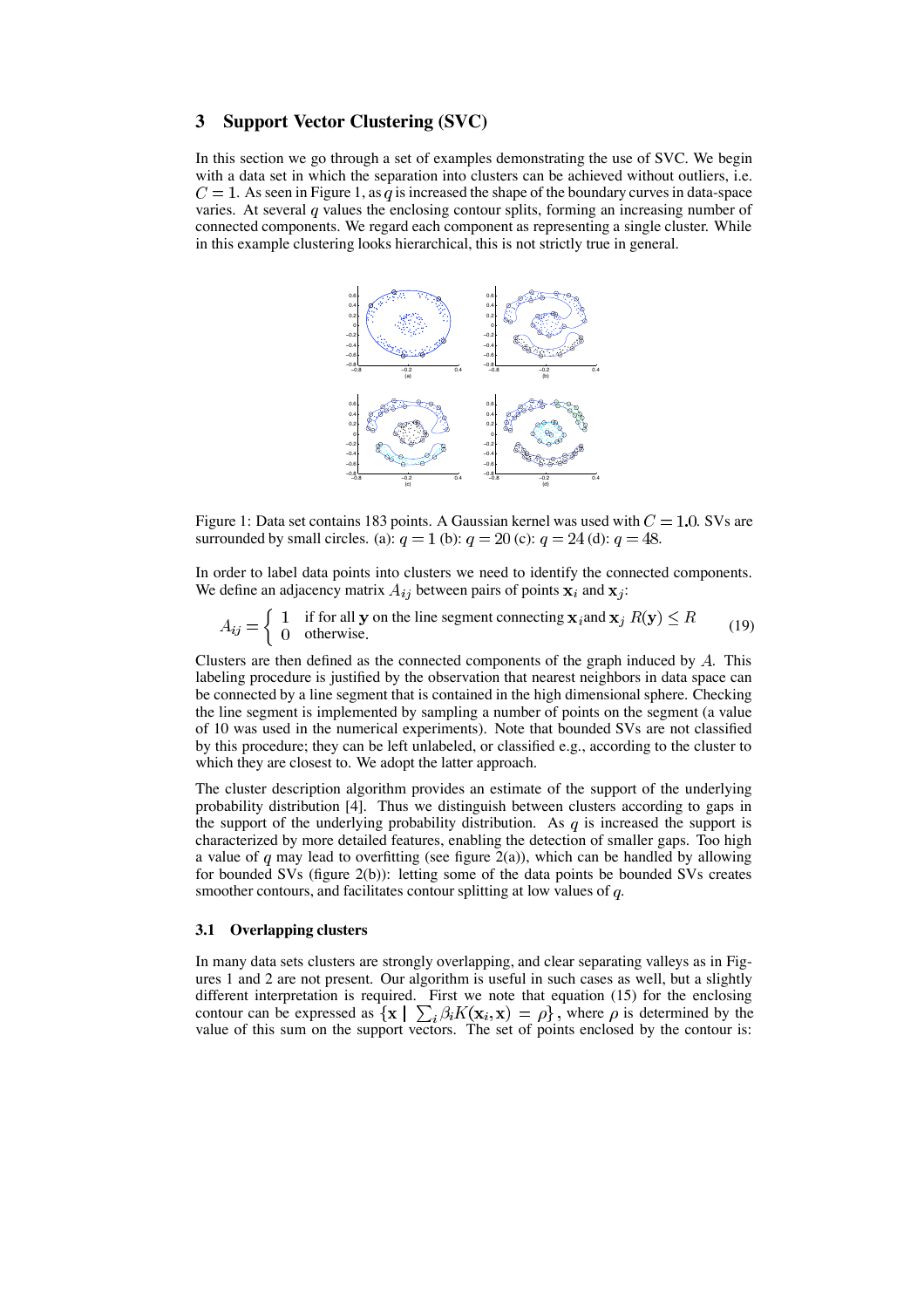

Figure 2: Clustering with and without outliers. The inner cluster is composed of 50 points generated by a Gaussian distribution. The two concentric rings contain 150/300 points, generated by a uniform angular distribution and radial Gaussian distribution. (a) The rings cannot be distinguished when  $C = 1$ . Shown here is  $q = 3.5$ , the lowest q value that leads to separation of the inner cluster. (b) Outliers allow easy clustering. The parameters are  $1/(NC) = 0.3$  and  $q = 1.0$ . SVs are surrounded by small ellipses.

In the extreme case when almost all data points are bounded SVs, the sum in this expression is approximately

$$
p(\mathbf{x}) = \frac{1}{N} \sum_{i} K(\mathbf{x}_i, \mathbf{x}).
$$
 (20)

This is recognized as a Parzen window estimate of the density function (up to a normalization factor, if the kernel is not appropriately normalized). The contour will then enclose a small number of points which correspond to the maximum of the Parzen-estimated density. Thus in the high bounded SVs regime we find a dense *core* of the probability distribution.

In this regime our algorithm is closely related to an algorithm proposed by Roberts [7]. He defines cluster centers as maxima of the Parzen window estimate  $p(x)$ . He shows that in his approach, which goes by the name of scale-space clustering, as  $q$  is increased the number of maxima increases. The Gaussian kernel plays an important role in his analysis: it is the only kernel for which the number of maxima (hence the number of clusters) is a monotonically non-decreasing function of  $q$  (see [7] and references therein).

The advantage of SVC over Roberts' method is that we find a region, rather than just a peak, and that instead of solving a problem with many local maxima, we identify the core regions by an SV method with a global optimal solution. We have found examples where a local maximum is hard to identify by Roberts' method.

### **3.2 The iris data**

We ran SVC on the iris data set [9], which is a standard benchmark in the pattern recognition literature. It can be obtained from the UCI repository [10]. The data set contains 150 instances, each containing four measurements of an iris flower. There are three types of flowers, represented by 50 instances each. We clustered the data in a two dimensional subspace formed by the first two principal components. One of the clusters is linearly separable from the other two at  $q = 0.5$  with no bounded SVs. The remaining two clusters have significant overlap, and were separated at  $q = 4.2, 1/(NC) = 0.55$ , with 4 misclassifications. Clustering results for an increasing number of principal components are reported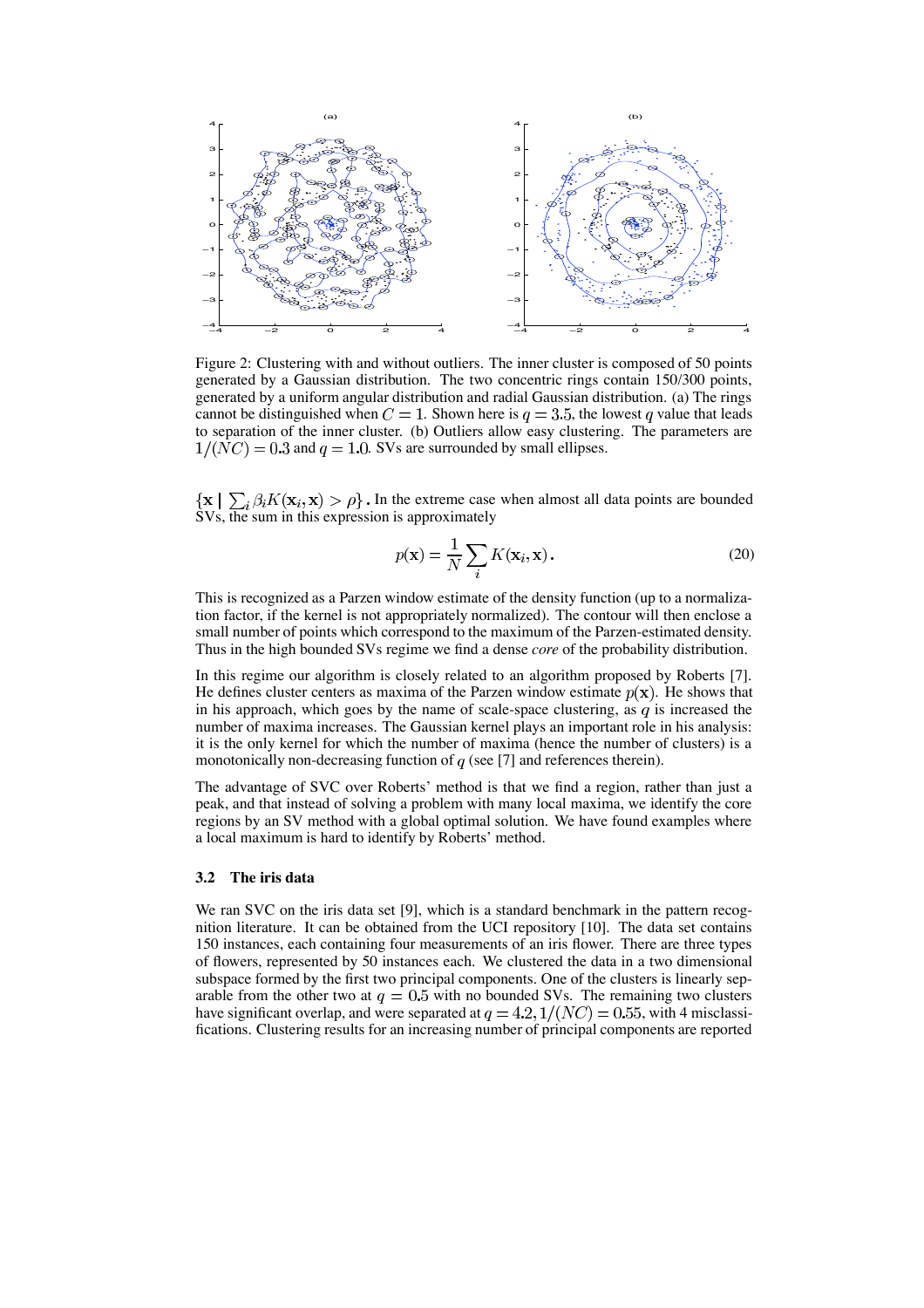Table 1: Performance of SVC on the iris data for a varying number of principal components.

| Principal components |      | SVs | bounded SVs misclassified |  |
|----------------------|------|-----|---------------------------|--|
| $1 - 2$              |      |     |                           |  |
| $1 - 3$              | ი 70 |     | 94                        |  |
| $\overline{-4}$      |      |     |                           |  |

in Table 1. Note that as the number of principal components is increased from 3 to 4 there is a degradation in the performance of the algorithm - the number of misclassifications increases from 4 to 14. Also note the increase in the number of support vectors and bounded support vectors required to obtain contour splitting. As the dimensionality of the data increases a larger number of support vectors is required to describe the contours. Thus if the data is sparse, it is better to use SVC on a low dimensional representation, obtained, e.g. by principal component analysis [2]. For comparison we quote results obtained by other non-parametric clustering algorithms: the information theoretic approach of [11] leads to 5 miscalssification and the SPC algorithm of [12] has 15 misclassifications.

# **4 Varying and**

SVC was described for fixed values of  $q$  and  $C$ , and a method for exploring parameter space is required. We can work with SVC in an agglomerative fashion, starting from a large value of  $q$ , where each point is in a different cluster, and decreasing  $q$  until there is a single cluster. Alternatively we may use the divisive approach, by starting from a small value of  $q$  and increasing it. The latter seems more efficient since meaningful clustering solutions (see below for a definition of this concept), usually have a small number of clusters.

The following is a qualitative schedule for varying the parameters. One may start with a small value of q where only one cluster occurs:  $q = 1/\max_{i,j} ||\mathbf{x}_i - \mathbf{x}_j||^2$ . q is then increased to look for values at which a cluster contour splits. When single point clusters start to break off or a large number of support vectors is obtained (overfitting, as in Figure  $2(a)$ )  $1/C$  is increased.

An important issue in the divisive approach is the decision when to stop dividing the clusters. An algorithm for this is described in [13]. After clustering the data they partition the data into two sets with some sizable overlap, perform clustering on these smaller data sets and compute the average overlap between the two clustering solutions for a number of partitions. Such validation can be performed here as well. However, we believe that in our SV setting it is natural to use the number of support vectors as an indication of a meaningful solution, since their (small) number is an indication of good generalization. Therefore we should stop the algorithm when the fraction of SVs exceeds some threshold. If the clustering solution is stable with respect to changes in the parameters this is also an indication of meaningful clustering.

The quadratic programming problem of equation (2) can be solved by the SMO algorithm [14] which was recently proposed as an efficient tool for solving such problems in SVM training. Some minor modifications are required to adapt it to the problem that we solve here [4]. Benchmarks reported in [14] show that this algorithm converges in most cases in  $O(N^2)$  kernel evaluations. The complexity of the labeling part of the algorithm is  $O(N^2d)$ , so that the overall complexity is  $O(N^2d)$ . We also note that the memory requirements of the SMO algorithm are low - it can be implemented using  $O(1)$  memory at the cost of a decrease in efficiency, which makes our algorithm useful even for very large data-sets.